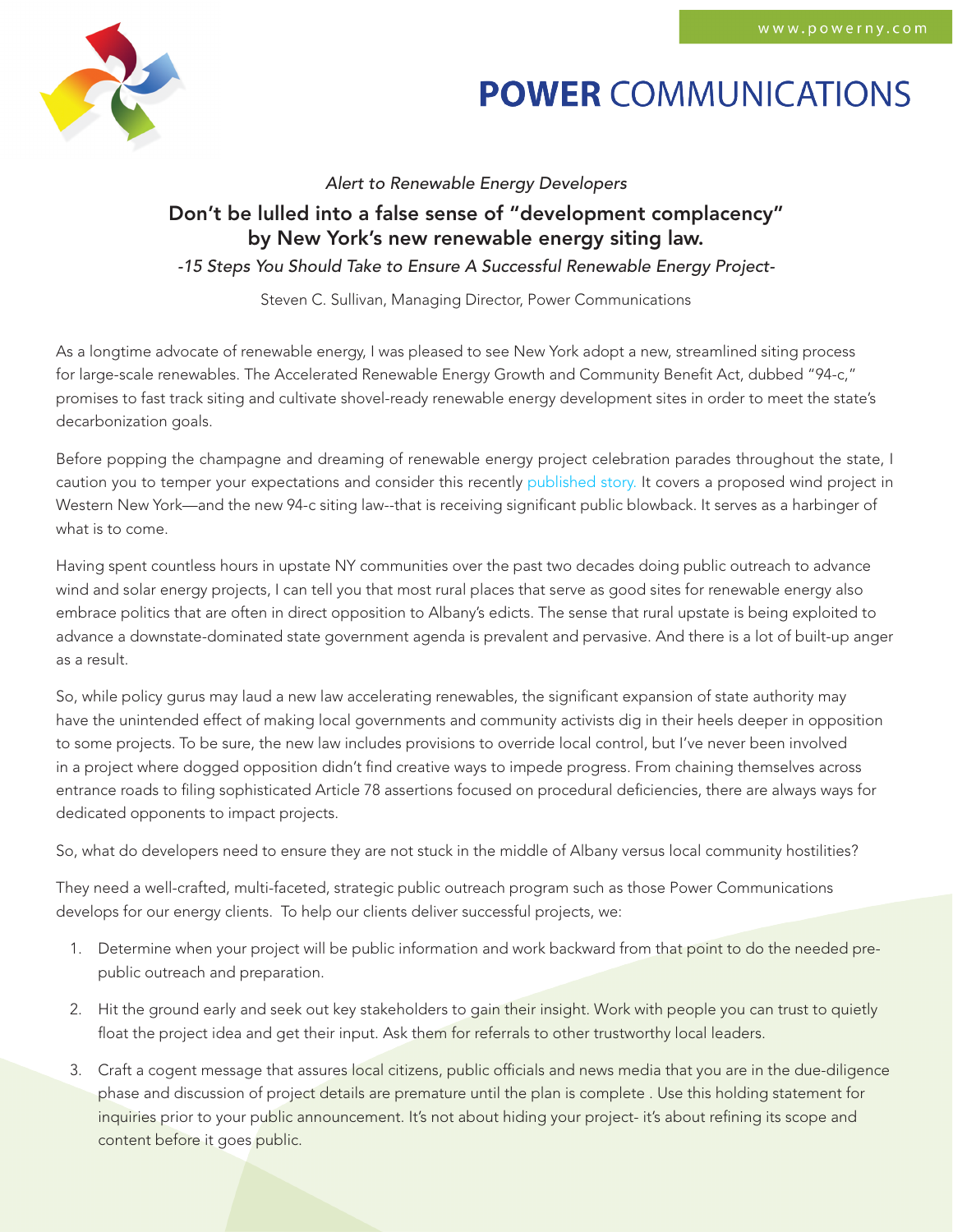

## **POWER COMMUNICATIONS**

- 4. Internalize local concerns and community needs. Continue to refine your project around them. It is important people know they are being heard, even if you can't address everything. Demonstrate that you're listening.
- 5. Explore social media content about the host community and the emergence of digital chatter about your project. Develop a plan to proactively advance your project and mitigate opposition in the social media arena.
- 6. Prepare clear, concise collateral materials (fact sheets, FAQs, issue papers) to tell your project's story effectively. Develop a project-specific web presence with public email and phone numbers for anyone with questions. If someone has an issue, this allows them to convey it to you, where it can be considered and addressed. Without such avenues, tension tends to increase and, more than likely, lead to complaints to local public officials, which never helps your situation.
- 7. Reach out to adjoining project neighbors. These are often the individuals to which regulators pay the most attention. They are also most likely to have issues and concerns. Make sure they have clear channels of communications to you. Listen to their concerns and address as fully as possible.
- 8. Craft the public announcement of your project carefully to address issues gleaned during your due diligence. Convey avenues for public feedback and the willingness to engage in two-way dialogue. Map out the permitting process and the opportunities for public input, so people don't get nervous. The train has left the station. Go the extra yard and have project supporters aware of the announcement ahead-of-time and prepped to respond to the first round of media coverage.
- 9. Provide key local media with advance notice of your announcement, including details and potential contacts for their stories. This sets up a positive working relationship that will pay dividends over the ensuing years of project media coverage.
- 10. Once the project is public, start your outreach roadshow. Create a standard project presentation and brief anyone (within reason) who is interested in your project. To maximize your resources, focus first on foundational groups within a community that will reach the most people who matter (fire companies, senior groups, Rotary clubs, Kiwanis, etc.) These people tend to be reasonable, make up the fabric of a community and often become your greatest project ambassadors.
- 11. Reach out and brief groups and individuals whose agendas align with your project (generally environmental, agricultural and economic development groups). They have skin in the game and can be your most ardent supporters.
- 12. Plan ways to keep you visible and available, including attending regular town or village board meetings to provide briefings and field questions. Your project should be viewed as a neighbor, not a nuisance. People don't want to feel like you just did a "fly-by." They want a long-term relationship. Done correctly, you should become a "member of the community."
- 13. Plan and hold multiple informational open houses where you bring together your subject matter experts for the community to come and interact with and ask questions. Create informational boards and make sure your event is well publicized. When well executed, the informational open house can be your most powerful tool for demonstrating the thought and consideration that goes into a major energy project. Hey, you're paying for all this talent, let the community see that these projects take a lot more than one person in a pickup truck.